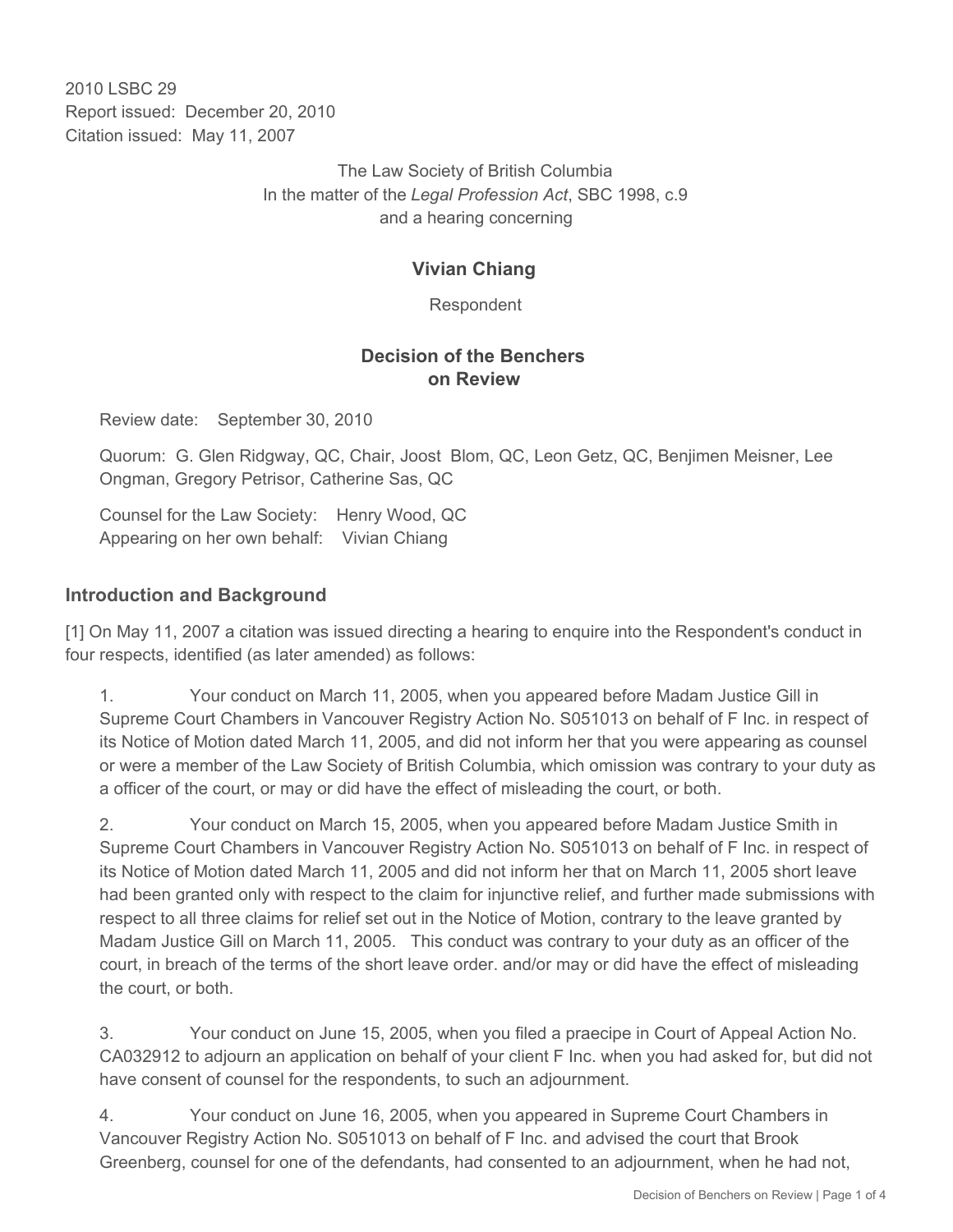which may or did have the effect of misleading the court.

[2] At the hearing of the citation in October 2008, the Law Society withdrew allegation 3.

[3] The Hearing Panel issued its decision on June 17, 2009 [2009 LSBC 19]. The Panel unanimously " dismissed" allegations 1 and 4 of the citation; and a majority of the Panel, with Mr. Alexander dissenting, also dismissed allegation 2.

[4] The Law Society asks us under section 47 of the *Legal Profession Act* to review and reverse the Panel's decision and to refer the matter back to determine appropriate sanctions under section 38(5) of the *Act*.

[5] Under section 47(5) of the *Act*, we may confirm the decision of the Panel or substitute any decision that it could have made under the *Act*.

#### **Standard of Review**

[6] It is trite law that the test to be applied by the Benchers on review under section 47 of the *Legal Profession Act* is that of " correctness" .

#### **The Law Society's Position at the Hearing and on Review - Professional Misconduct**

[7] The Law Society's position, both before the Hearing Panel and before us, was that the conduct of the Respondent specified in the citation constituted " professional misconduct" .

[8] " Professional misconduct" , it is now well accepted, is conduct that represents a " marked departure from the conduct the Law Society expects of its members." See *Law Society of BC v. Martin*, 2005 LSBC 16. The question before us, accordingly, is whether the Hearing Panel was correct in its decision to dismiss allegations 1, 2 and 4 of the citation.

## **Allegation 1 of the Citation**

[9] Allegation 1 of the citation asserts two separate propositions about the Respondent's failure on March 11, 2005 to advise Madam Justice Gill that she was appearing as counsel or was a member of the Law Society. Those propositions are that the failure:

- (a) was contrary to her duty as an officer of the Court; and/or
- (b) may or did have the effect of misleading the Court.

The Law Society contended that, in the circumstances, this failure amounted to professional misconduct.

[10] The Hearing Panel dealt with allegation 1 of the citation in the following way:

[38] That said, with respect to the first particular, when she appeared before Madam Justice Gill, it is clear that the Respondent did not identify herself as a member of the Law Society of British Columbia, licensed and insured to practise part-time. When invited, she properly identified herself as the owner of the Plaintiff F Inc. and then, on the invitation of the Court, went on to describe the requests F Inc. was making to the Court. The transcript and the Respondent's evidence as it unfolded demonstrate that, from that initial appearance and from that first invitation by the Court, the Respondent was confused, distracted and inexperienced in Chambers practice.

[39] Moreover, there was no satisfactory or convincing evidence of any advantage being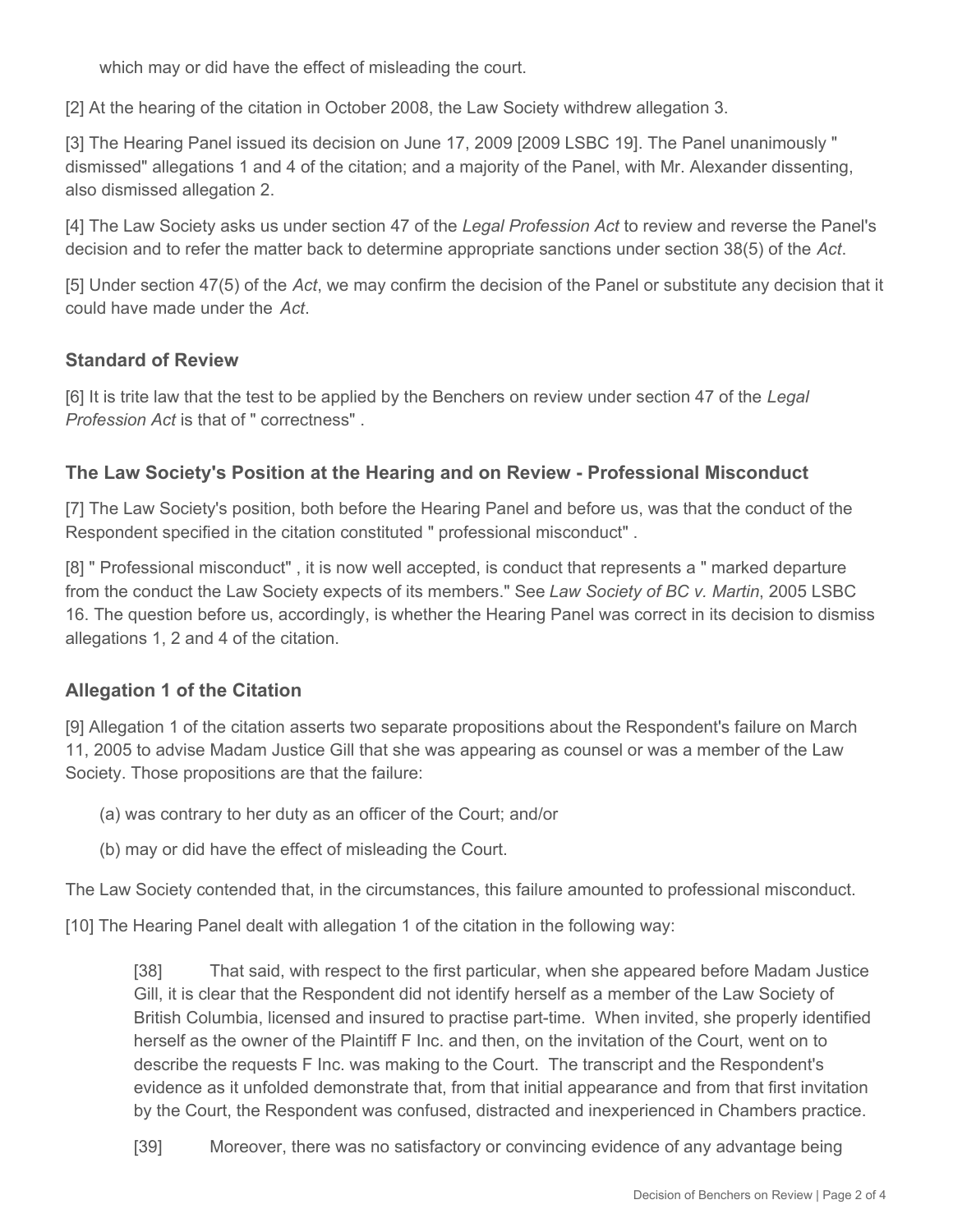sought by the Respondent in failing to additionally inform the Court that she also had the status of a part-time practising member of the Law Society of British Columbia. Nor was there any evidence advancing support for the proposition that the Respondent, by failing to specifically add her status, could or did receive any advantage by assuming the mantle of essentially a lay litigant.

[40] In addition, the Panel is unable to find authority for the proposition that, when a lawyer appears in Court on behalf of a company of which the lawyer is a principal, that the lawyer is obliged to advise the Court of the fact that he or she is a lawyer and that the failure to do so indicates a lack of candour on the part of the member.

[11] We agree with the conclusion of the Hearing Panel that, in the circumstances, the Respondent was under no obligation as an officer of the Court to disclose her status as a member of the Law Society. We content ourselves with that limited proposition for two reasons. First, we agree with the Hearing Panel that there was no evidence that the Respondent, by reason of her omission to disclose her status, could or did obtain any material advantage or that if, as seems clear, Madam Justice Gill was under a misapprehension about the Respondent's status, that misapprehension was material to anything that transpired in court. It is, however, conceivable that, on some other set of facts, a different conclusion might properly be reached. We think it is unwise to say anything that would foreclose such a conclusion in a proper case.

[12] Secondly, the Hearing Panel seems to have grounded its conclusion, at least in part, on the absence of any authority. We think this is mistaken. In our view, particularly when the question to be decided requires a fact specific inquiry as to whether a given pattern of conduct constitutes a " marked departure from the conduct the Law Society expects of its members," the absence of prior authority on the point cannot be determinative of anything.

# **Allegation 2 of the Citation**

[13] On this aspect of the matter, a majority of the Hearing Panel concluded that the evidence did not justify a finding of professional misconduct. Mr. Alexander delivered a vigorous dissent.

[14] We have examined with some care not only the reasons of the majority and of Mr. Alexander but also the underlying evidence, including that reviewed by Mr. Alexander. We have come to the conclusion, respectfully, that on a proper analysis of all of the evidence the decision of the majority of the Hearing Panel to reject a finding of professional misconduct on the evidence was wrong.

[15] Mr. Alexander's conclusion is set out in paragraphs [102] and [103] of his dissenting reasons:

[102] I would find that the Respondent intentionally, and in the face of the specific Order of Madam Justice Gill to the contrary, proceeded to seek relief in respect of a portion of the Notice of Motion for which short leave had not been granted. With the exception of her stated desire to respond to the urgent need to preserve the inventory of produce, all explanations offered by the Respondent are inadequate to explain the behaviour.

[103] It is my view that the Respondent allowed her personal financial interest in F Inc. to overcome her professional judgment and in the result of that lapse she attempted to obtain an Order from Madam Justice Smith which she knew she did not have approval to seek. Misleading the Court in this manner represents a marked departure from behaviour that the Law Society expects of its members, and so, in that regard, I would have found that the Respondent has committed professional misconduct.